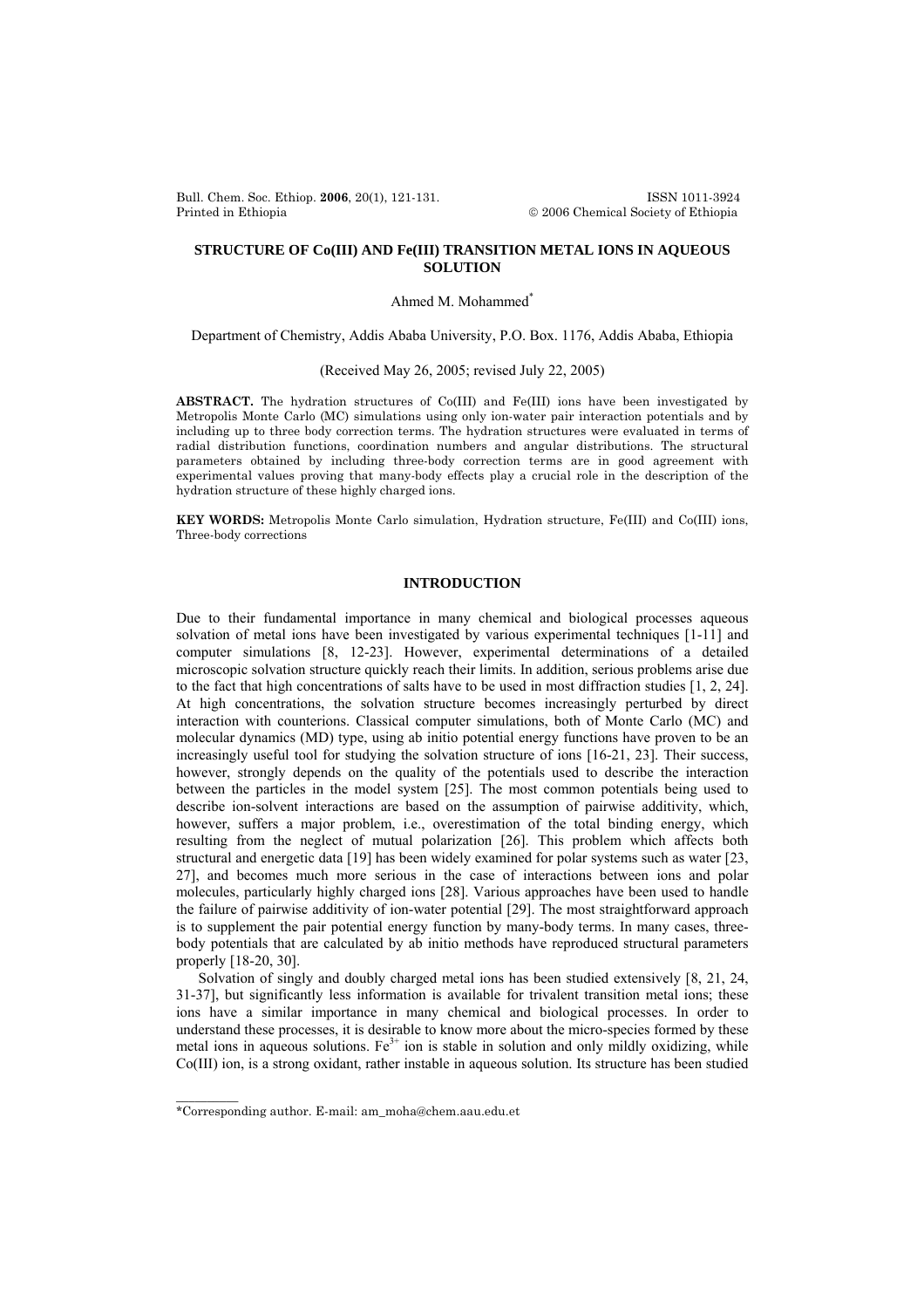therefore, mostly in the solid state [37].  $\text{Co}(\text{H}_2\text{O})_6^{3+}$  ion is well characterized in alums [38-39] and in the hydrated sulfate  $Co_2(SO_4)$ <sub>3</sub>.18H<sub>2</sub>O [40]. Solutions containing the Fe(II)-Fe(III) redox system exhibit a rich variety of chemical and biological potency [41]. As a result, they have been the subjects of numerous experimental [42] and theoretical investigations. The study of Fe(III) hydration has particularly attracted attention [43], and the hexoaquo Fe(III) complex has been observed in solution by both experimental [42] and theoretical methods [43].

In this work, MC simulations with and without 3-body corrections for one M(III) ( $M = Co$ , Fe) in 499 water molecules were performed, corresponding to a dilute ionic solution. The structural data of the hydrated M(III) ions are discussed in terms of M(III)-O and M(III)-H radial distribution functions (RDFs), coordination number and angular distributions.

## **DETAILS OF CALCULATIONS**

In this study, the ion-water (M(III) -  $H_2O$ ,  $M = Co$ , Fe) pair interaction potentials and three-body corrections  $(H_2O-M(III)-H_2O)$  are taken from reference 44a for Fe(III) and 44b for Co(III), the form of the potentials together with their parameters are displayed in Table 1. For water-water interactions, the CF2 potential [45] was used, as this model is more consistent than the MCY [46] model for the type of ion-water pair potentials used [47] and in contrast to rigid models [40] (TIP3P, TIP4P and TIP5P) allows an adaptation of HOH angle and OH bond length in the ligand molecules upon complexing the metal ion.

| Table 1. Parameters for two-body and three-body correction functions of $M(III)$ -water $(M = Co$ and Fe) |
|-----------------------------------------------------------------------------------------------------------|
| interactions.                                                                                             |

| $2$ -body                                                                                                                                   |                        |              |                |                |                |             |  |  |  |
|---------------------------------------------------------------------------------------------------------------------------------------------|------------------------|--------------|----------------|----------------|----------------|-------------|--|--|--|
| $E_{2bd} = \sum_{i} \left( \frac{q_i q_M}{r_M} + A_{iM} r_{iM}^{-A} + B_{iM} r_{iM}^{-B} + C_{iM} r_{iM}^{-C} + D_{iM} r_{iM}^{-D} \right)$ |                        |              |                |                |                |             |  |  |  |
| M(III)                                                                                                                                      | Atom                   | A (kcal/mol) | B (kcal/mol)   | $C$ (kcal/mol) | $D$ (kcal/mol) | A, B, C, D  |  |  |  |
|                                                                                                                                             | $\Omega$               | 11456.50     | 81418.48       | 86802.12       | 23768.78       | 5, 7, 9, 12 |  |  |  |
| Fe                                                                                                                                          | H                      | 818.31       | 2434.12        | 1098.57        | 1333.07        | 5, 7, 9, 12 |  |  |  |
|                                                                                                                                             | $\Omega$               | 7937.72      | 126798.37      | 167197.13      | 60178.06       | 5, 6, 9, 12 |  |  |  |
| Co                                                                                                                                          | H                      | 632.27       | 3542.28        | 3102.93        | 115.887        | 5, 6, 9, 12 |  |  |  |
| $3 - body$                                                                                                                                  |                        |              |                |                |                |             |  |  |  |
| $E_{3bd} = (A_1 \exp(-A_2 (r_{MO_1}^{2} + r_{MO_2}^{2})) \exp(-A_3 (r_{O_1O_2}))^{2} - \frac{A_4}{r_{MO_2}} - \frac{A_4}{r_{MO_2}}$         |                        |              |                |                |                |             |  |  |  |
| $-\frac{A_5}{\sqrt{2}}$ [(CL – $r_{MQ_1}$ ) <sup>2</sup> (CL – $r_{MQ_2}$ ) <sup>2</sup> ]<br>$r_{O_1O_2}$                                  |                        |              |                |                |                |             |  |  |  |
|                                                                                                                                             | $H_2O-M(III)$ - $H_2O$ | $A_I$        | A <sub>2</sub> | $A_3$          | $A_4$          | $A_5$       |  |  |  |
|                                                                                                                                             | Fe                     | 59.5398695   | 0.4485195      | 2.1955235      | 0.0171252      | 0.0337411   |  |  |  |
|                                                                                                                                             | Co                     | 0.6560400    | 0.3284183      | 0.4201692      |                |             |  |  |  |

Charges on O and H, taken from the CF2 [45] water-water interaction potential, are -0.6598 and 0.3299, respectively. M and i in the 2-body potential refer to metal ion and oxygen or hydrogen, respectively. O<sub>i</sub> and CL in the 3-body potential refer to the oxygens of the water molecules and cut off limit  $(6 \text{ Å})$ , respectively.

The pair potentials were constructed by placing the M(III) ion at numerous positions around the water molecule and varying geometrical parameters  $0^{\circ} \le \Theta \le 180^{\circ}$  and  $0^{\circ} \le \phi \le 90^{\circ}$ ; for each configuration and the M-O internuclear distance *r* from 1.2 to 15.0 Å, Figure 1.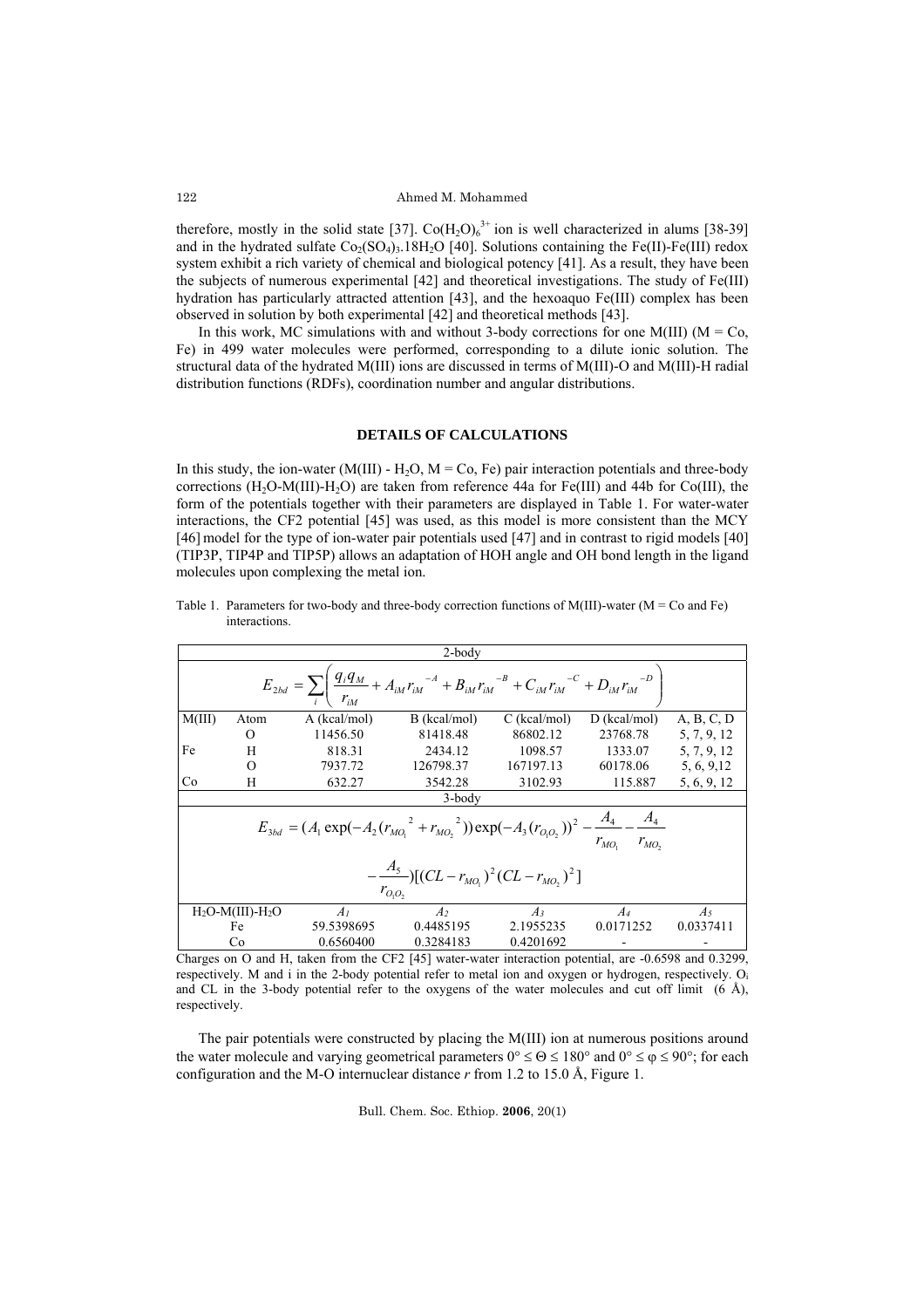

Figure 1. Definition of geometric variables M(III)-H<sub>2</sub>O orientations. H<sub>2</sub>O molecules in yz plane.

Whereas the three body correction terms were generated starting from the equilibrium geometry ( $\phi = 180^\circ$ ) and independently varying both M(III)-O distances r<sub>1</sub> and r<sub>2</sub>, the O-O distance  $r_3$ , and the torsional angle  $\tau$  as shown in Figure 2. The internal geometric parameters of water were held fixed at the CF2 values [45].



Figure 2. Geometrical variations in SCF calculations on the H<sub>2</sub>O-M(III)-H<sub>2</sub>O energy surface.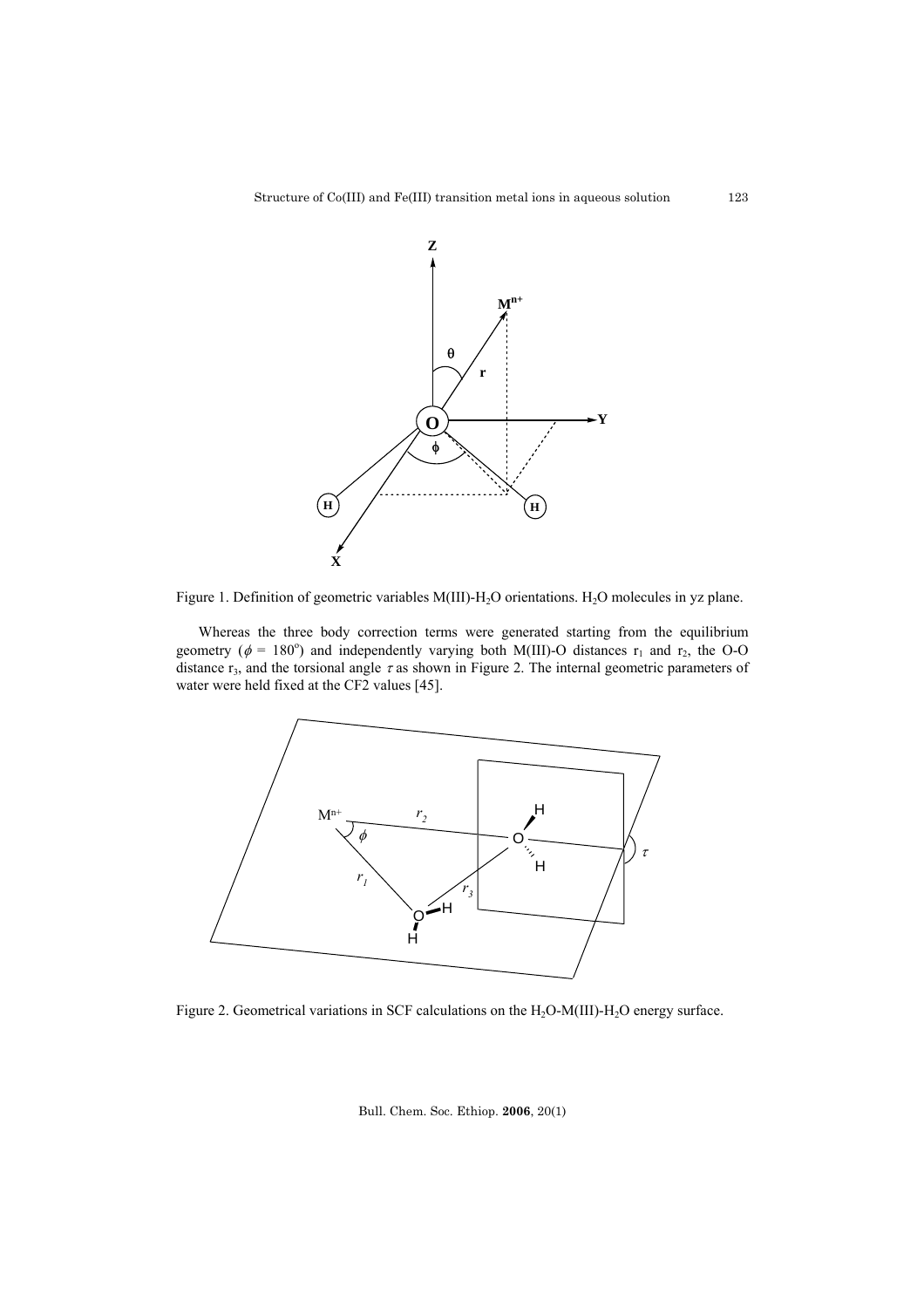### 124 Ahmed M. Mohammed

#### *MC simulations with pair potential*

The MC simulations were carried out in the canonical ensemble using the Metropolis [48] algorithm for a system consisting of one M(III) ion and 499 water molecules in a periodic cube at the temperature 298.16 K. A spherical cutoff at half of the box length (12.345 Å) was introduced. The density of 0.997 g cm<sup>-3</sup> was assumed to be the same as that of pure water. After generating a starting configuration randomly, the system reached energetic equilibrium after 3 million configurations. For evaluation of structural data, especially the radial distribution functions (RDFs), a further 3 million configurations were sampled.

## *MC simulations with pair potential including the three-body corrections*

Under the same conditions as in  $2.1(a)$  MC simulations including the three-body correction terms were carried out for one M(III) and 499 water molecules, water-water interactions being treated again by CF2 potential [45]. Within the cut off limit of 6.0 Å around the metal ion, the three body correction function was applied, as at large M(III)-water distances these terms vanish according to the ab initio results. After randomly generating an initial configuration, the systems reached equilibrium after 3 million configurations. To evaluate radial distribution functions and other structural data, another 3 million configurations were sampled.

# **RESULTS AND DISCUSSION**

## *Simulations with only M(III)-H<sub>2</sub>O pair potential*

Results obtained from simulations with only pair-potential are show in Figures 3-5 for Fe(III) and in Figures 6-8 for Co(III) ion. The simulations with only pair potential resulted in a rough overestimation of coordination numbers, namely 8 for both Fe(III) and Co(III) ions in water. The M(III)-O RDFs show small peaks that are known to be an artifact of simulations with only pair potentials [49]. The O-M(III)-O angular distributions show unrealistic orientations as a result of the large number of water molecules located in the first hydration shell. It is obvious, therefore, that the pair potential is inadequate and at least 3-body corrections are mandatory to correctly describe the hydration structure of these ions.

#### *Simulations including three-body corrections for M(III)-(H<sub>2</sub>O)<sub>2</sub>*

## $Fe(III)$ - $H<sub>2</sub>O$

The Fe(III)-O and Fe(III)-H RDFs and their running integration numbers are displayed in Figure 3. The first hydration shell of Fe(III) is represented by a sharp Fe(III)-O peak at 2.07 Å. The first hydration shell is well separated from the second one that appears between 3.70 and 4.90 Å (maximum at 4.18 Å). In the Fe(III)-O RDFs, a third diffuse peak is observed between 5.20 and 6.80 Å which could either termed a third hydration shell or strong ordering effects extended on bulk water molecules by the hydrated Fe(III) ion.

The Fe(III)-H RDF confirms a strictly dipole oriented arrangement of the first-shell water ligands. Some characteristic values for Fe(III)-O and Fe(III)-H radial distribution functions are listed and compared with results obtained from experimental works and other simulations investigations in Table 2.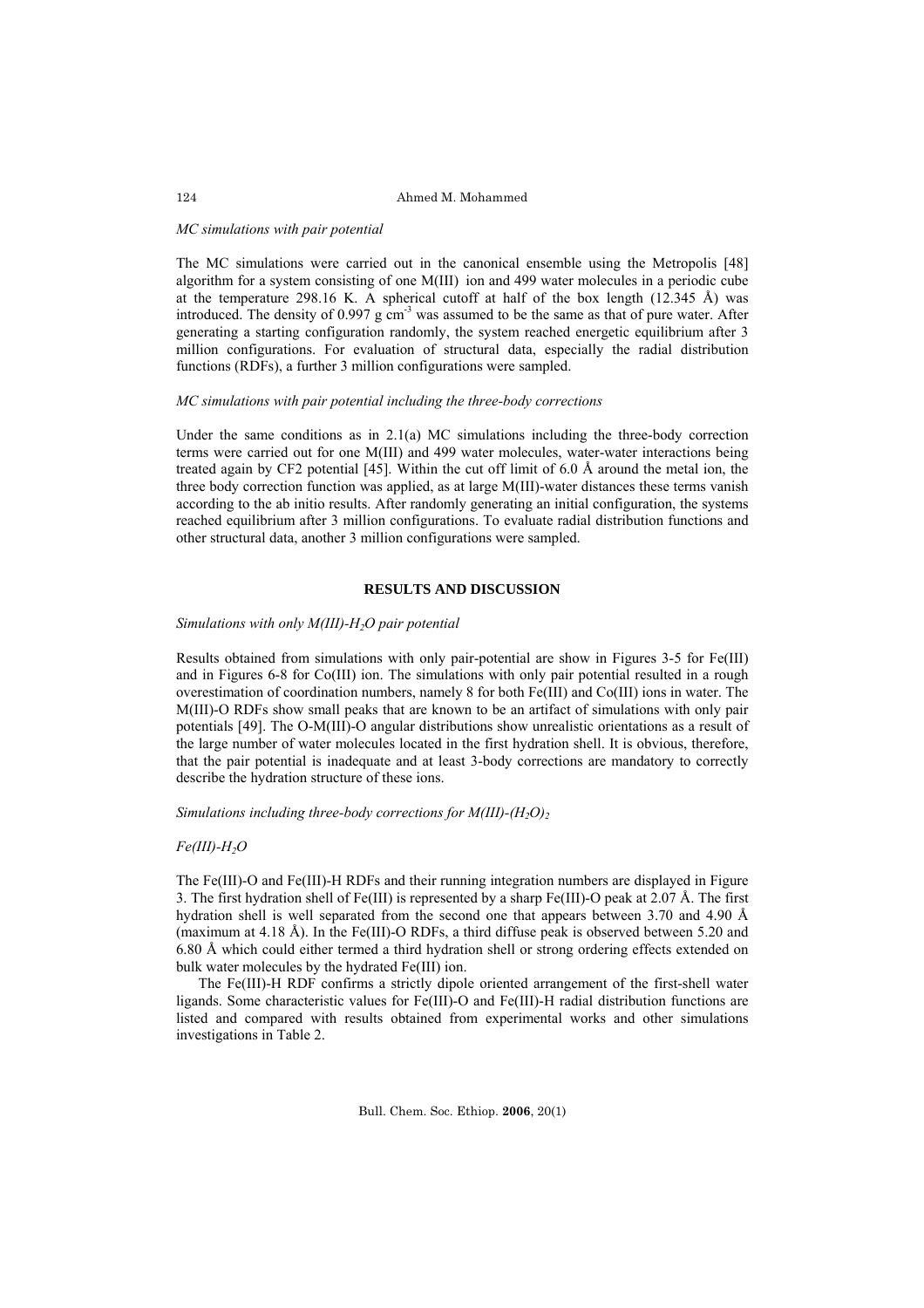

Figure 3. Fe(III)-O and Fe(III)-H radial distribution functions and their running integration numbers.



Figure 4. First and second-shell coordination number distribution of hydrated Fe(III).

The first hydration shell contains 100% 6 water molecules (Figure 4). The mean coordination number for the second hydration shell is 13, implying that some first shell water molecules interact with about 2.3 water molecules in the second shell. This shows that ligand orientation and binding is mainly determined by hydrogen bonding.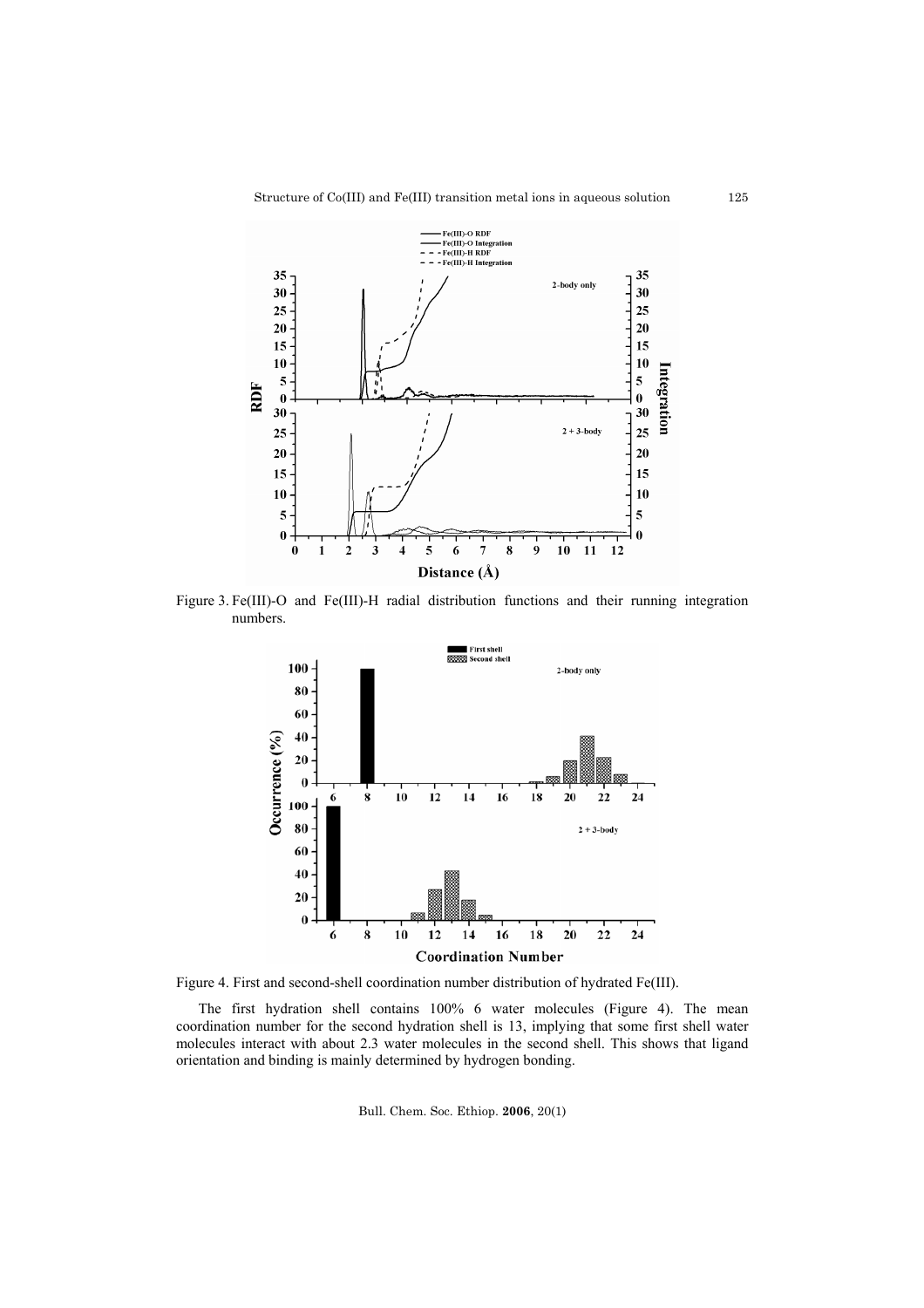126 Ahmed M. Mohammed

Table 2. Comparison of hydration structure parameters for Fe(III).

| System                | $\alpha$ - $\beta$ | $N^a$ /conc | b<br>$r_1$ | $\mathbf c$<br>$n_{\rm I}$ | $\overline{R_2}^{\rm b}$ | $\overline{n_2}^c$ | Method                             | Ref.      |
|-----------------------|--------------------|-------------|------------|----------------------------|--------------------------|--------------------|------------------------------------|-----------|
|                       | FeO                |             | 2.07       | 6                          | 4.18                     | 13                 |                                    | This work |
| Fe(III)               | FeH                | 499         | 2.77       | 12                         | 4.69                     | 48                 | MC                                 |           |
| Fe(CIO <sub>4</sub> ) | FeO                | 1.50 M      | 2.00       | 6                          | 4.181                    |                    | <b>XRD</b>                         | 49        |
| Fe(NO)                | FeO                | 1.52 M      | 2.01(2)    | 6.0(3)                     |                          |                    | ND                                 | 50        |
| Fe(III)               | FeO                | 216         | 1.98       | 6                          |                          |                    | MD <sup>d</sup>                    | 51        |
|                       | FeO                |             | 1.975      | 6                          |                          |                    |                                    |           |
| Fe(III)               | FeH                | 125         | 2.675      |                            |                          |                    | MD <sup>e</sup>                    | 52        |
|                       | FeO                |             | 2.05       | 6                          | 4.17                     |                    |                                    |           |
| Fe(III)               | FeH                | 216         | 2.74       |                            |                          |                    | MD <sup>f</sup>                    | 53        |
| Fe(III)               | FeO                | 499         | 2.05       | 6                          | 4.30                     | 15.1               | $MD^g$                             | 44a       |
| $[Fe(H2O)6]3+$        | FeO                |             | 1.85       | 6                          | $\sim$                   |                    | HF <sup>h</sup><br>$\overline{41}$ | 44a       |

<sup>4</sup> Number of H<sub>2</sub>O molecules in the simulation box.  $\mathbf{b} r_i$  is the distance in Å of the *i*<sup>th</sup> maximum of the RDF. <sup>a</sup> Number of H<sub>2</sub>O molecules in the simulation box. <sup>b</sup>  $r_i$  is the distance in Å of the *i*<sup>th</sup> maximum of the RDF.<br><sup>c</sup>  $n_i$  is the average hydration number integrated up  $r_{mi}$  of the *i*<sup>th</sup> shell. <sup>d</sup> Empirical poten interaction and flexible SPC water model.  $\degree$  Flexible SPC water model and empirical ion-water potential. 2+3 body potential for ion-water interaction. <sup>h</sup> Hartee-Fock.

The probability of finding the O-Fe(III)-O angle (*θ*) in the first hydration shell, the first-shell angular distribution function, is shown in Figure 5 as a function of 1-cos *θ*. Two well-defined peaks are observed at the peak maxima of 90° and 180° suggesting an octahedral complex. These results indicate that the hydration geometry around Fe(III) ion is on average a 6 coordinate octahedral in agreement with experimental results, Table 2.



Figure 5. Probability distribution of the O-Fe(III)-O angle (*θ*) in the first hydration shell of Fe(III) ion.

## $Co(III)$ - $H_2O$

In Figure 6, the RDFs for Co(III)-O and Co(III)-H and their running integration numbers are displayed. The first Co(III)-O peak corresponding to the first hydration shell is centered at 2.00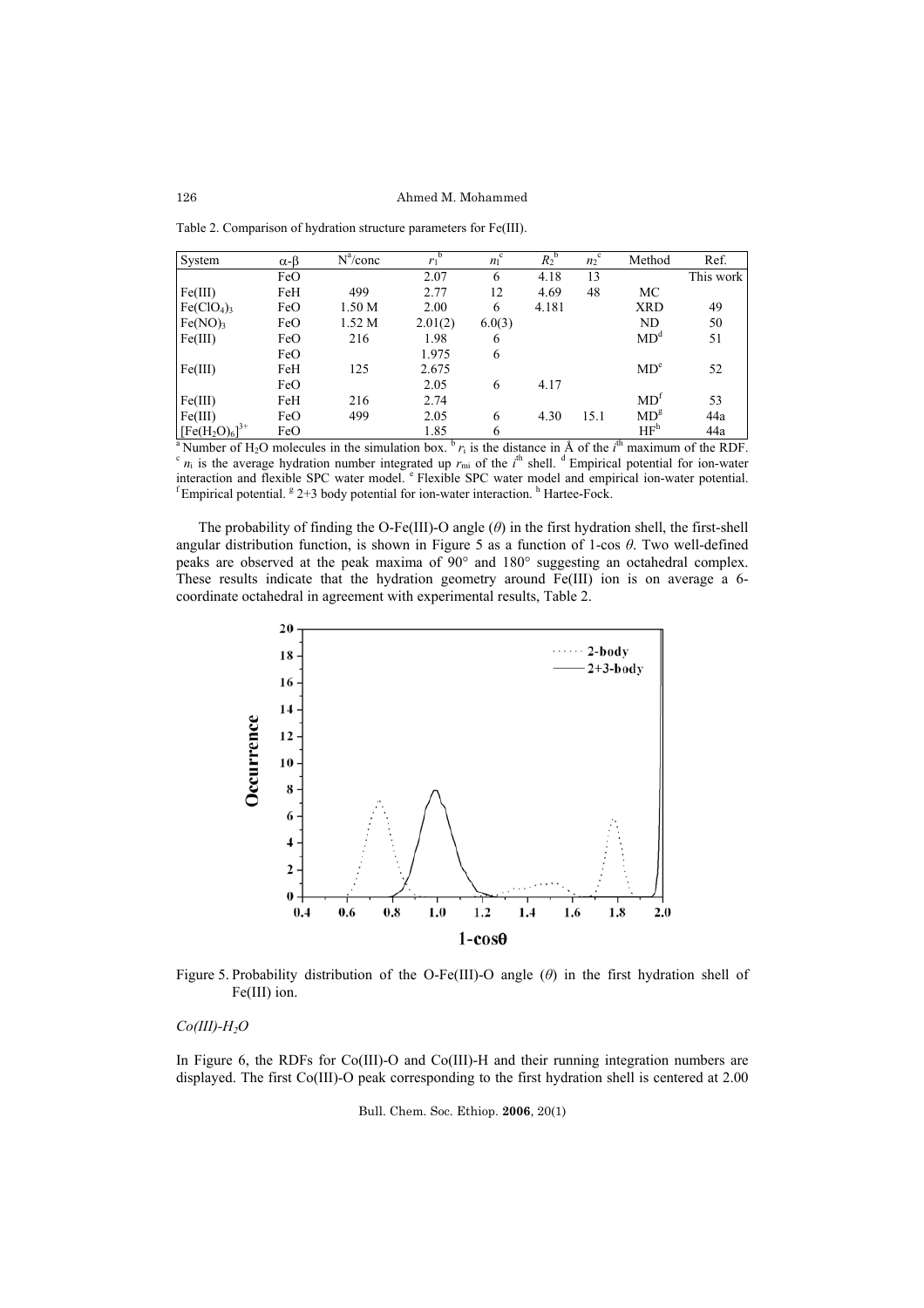Å. This value doesn't differ much from the value obtained using the more sophisticated and extremely time-consuming simulation method, quantum mechanical/molecular mechanical molecular dynamics simulation (QM/MM-MD), Table 3. The fact that the Co(III)-RDF becomes zero after its first peak and almost zero for more than 1 Å suggests that the first hydration shell is tightly bound and that ligand exchange with the second shell should be rather marginal. The second hydration shell is centered at 3.95 Å. The Co(III)-H RDF confirms again the dipole oriented arrangements of the first-shell ligands. The characteristic values for Co(III)-O and Co(III)-H radial distribution functions are listed in Table 3.



Figure 6. Co(III)-O and Co(III)-H radial distribution functions and their running integration numbers.

In Figure 7, the percentage distribution of coordination numbers (CN) in the first and second shells is shown for hydrated Co(III) ion. The first hydration shell CN is exclusively 6. In the second hydration shell an average of 18 water molecules are, that means every first shell water molecule interacts with 3 water molecules. This shows that ligand orientation and binding is not entirely determined by hydrogen bonding.

The probability of finding the O-Co(III)-O angle (*θ*) in the first hydration shell, the firstshell angular distribution function, is shown in Figure 8 as a function of 1-cos *θ*. The angular distribution for the  $[Co(H_2O)_6]^{3+}$  reveals an octahedral geometry by a well-pronounced peak at 90° and at 180°. This indicate again that the hydration geometry around Co(III) ion is on average a 6-coordinate octahedral.

Furthermore, in this study the geometry of  $[Co(H<sub>2</sub>O)<sub>6</sub>]<sup>3+</sup>$  was optimized at HF level of theory using the same basis sets used to construct the pair potential and three-body correction terms for  $Co(III)$ -H<sub>2</sub>O [44b] and the result is shown in Table 3. The prediction of the longer distance for Co(III)-O by the MC simulation than the value observed from the optimized geometry can be understood from the ligand–ligand repulsion.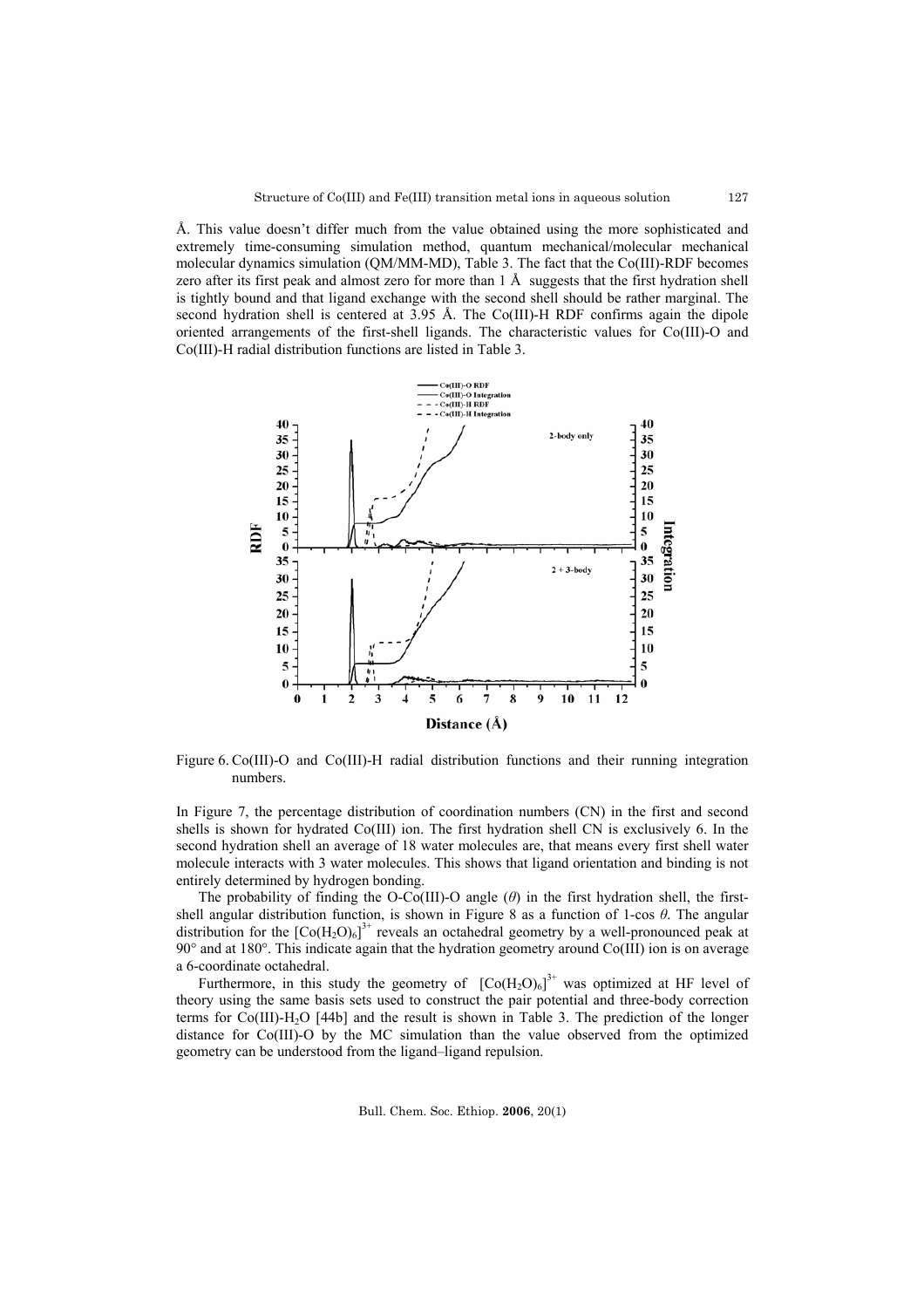

Figure 7. First and second-shell coordination number distribution of hydrated Co(III).



Figure 8. Probability distribution of the O-Co(III)-O angle (*θ*) in the first hydration shell of Co(III) ion.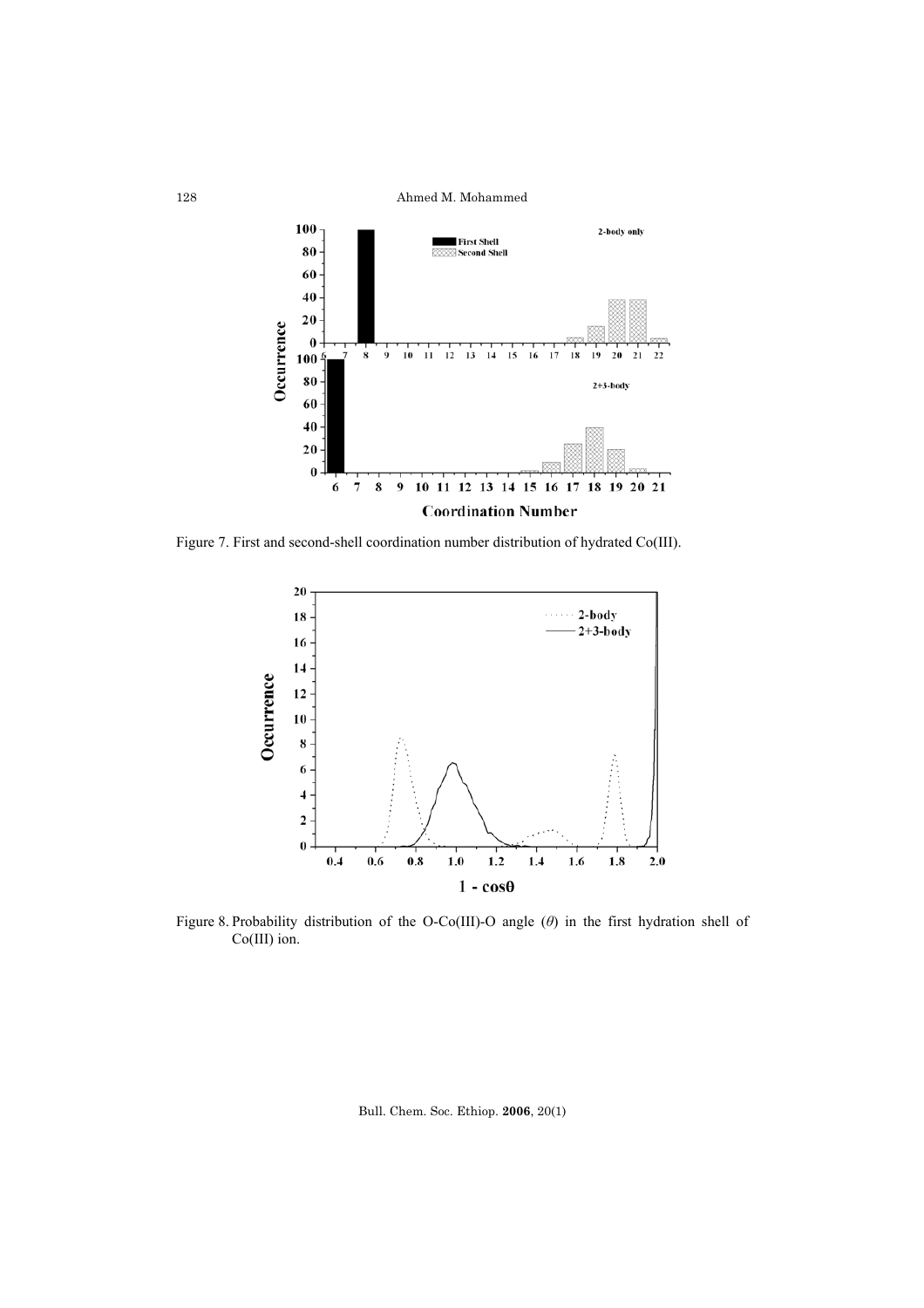Table 3. Characteristic values of the radial distribution functions,  $g_{\alpha\beta}r$ ), for the Co(III) in water determined by molecular simulation methods.

| System                                                                                                                                                                                        | $\alpha$ - $\beta$ | $\mathrm{N}^{\mathrm{a}}$ |      | $n_1$ <sup>c</sup> |                          | n <sub>o</sub> | Method      | Ref.      |
|-----------------------------------------------------------------------------------------------------------------------------------------------------------------------------------------------|--------------------|---------------------------|------|--------------------|--------------------------|----------------|-------------|-----------|
| Co(III)                                                                                                                                                                                       | CoO                | 499                       | 2.00 | b                  | 3.95                     | 18             |             |           |
|                                                                                                                                                                                               | CoH                |                           | 2.71 | 12                 | 4.87                     | 52             | МC          | This work |
| $[Co(H2O)6]3+$                                                                                                                                                                                | CoO                |                           | 1.93 | 6                  | $\overline{\phantom{a}}$ |                | ΗF          | This work |
| Co(III)                                                                                                                                                                                       | CoO                | 499                       | 2.03 | 6                  | 4.43                     | 18.8           | <b>MD</b>   | 44b       |
| Co(III)                                                                                                                                                                                       | CoO                | 499                       | 197  | 6                  | 4.28                     | 15.2           | $OM/MM-MDd$ | 44c       |
| <sup>a</sup> Number of H <sub>2</sub> O molecules in the simulation box. <sup>b</sup> r <sub>i</sub> is the distances in Å of the i <sup>th</sup> maximum. <sup>c</sup> n <sub>i</sub> is the |                    |                           |      |                    |                          |                |             |           |

average coordination number obtained by integration of RDF for the  $i<sup>th</sup>$  coordination shell.  $d$  2+3 body potential for ion-water interaction.

# **CONCLUSION**

From this study, the most stable structures of the hydrated Co(III) and Fe(III) ions in aqueous solution are  $[Co(H_2O)_6]^3$ <sup>+</sup> and  $[Fe(H_2O)_6]^3$ <sup>+</sup>, respectively at  $Co(III)-O_1$  and  $Fe(III)-O_1$  bond distances of 2.07 and 2.00 Å, respectively. In addition, a structurally well-defined second hydration coordination shells around the Co(III) and Fe(III) ions at Co(III)-O<sub>2</sub> and Fe(III)-O<sub>2</sub> bond distances of 4.18 and 3.95 Å, respectively were obtained. The well-defined second hydration coordination shells are formed because of the strong hydrogen bond due to the polarization of the first hydration shell water molecules. The agreement of the structural properties obtained with experimental investigations shows that the inclusion of three-body correction terms represents a proper approach to calculate the hydration of these ions and furthermore to study structural properties of other highly charged metal ions.

Although the low stability of Co(III) in aqueous solution might rise the question of the usefulness of a theoretical treatment, it should be emphasized here that structural data are essential to understand fundamental processes in solution such as electron transfer reactions. Structural reorganization in a reduction-oxidation reaction for example plays an important role for the overall reaction, and thus hydration structures need to be known in detail [54, 55]. For this reason computer simulation can be considered as a valid method for the study of ions in solution which are accessible only with great difficulties and limitations to experimental investigations. Hence, computer simulation is an indispensable tool for coordination chemistry.

## **REFERENCES**

- 1. Walrafen, G.E. *J. Chem. Phys.* **1966**, 44, 1546.
- 2. Michaelien, K.H.; Moskovits, M. *Nature (London)* **1978**, 273, 135.
- 3. Amis, E.S.; Hinton, J.F. *Solvent Effects on Chemical Phenomena*, Academic: New York, **1973**.
- 4. Enderby, J.E.; Neilson, G.W. *Rep. Prog. Phys.* **1981**, 44, 593.
- 5. Conway, B.E. *Ionic Hydration in Chemistry and Physics*, Elsevier: Amsterdam, **1981**.
- 6. Ozutsumi, K.; Koide, M.; Suzuki, H.; Ishiguro, S. *J. Phys. Chem.* **1993**, 97, 500.
- 7. Neilson, G.W.; Broadbent, R.D.; Howell, I.; Tromp, R.H. *J. Chem. Soc., Faraday Trans.* **1993**, 89, 2927.
- 8. Ohtaki, H.; Radnai, T. *Chem. Rev.* **1993**, 93, 1157.
- 9. Cotton, F.A.; Daniels, L.M.; Murillo, C.A.; Quesada, J.F. *Inorg. Chem.* **1993**, 32, 4861.
- 10. Aizawa, S.; Matsuda, K.; Tajima, T.; Maeda, M.; Sugata, T.; Funahashi, S. *Inorg. Chem.*  **1995**, 34, 2042.
- 11. Rudolph, W.; Brooker, M.H.; Pye, C.C. *J. Phys. Chem.* **1995**, 99, 3793.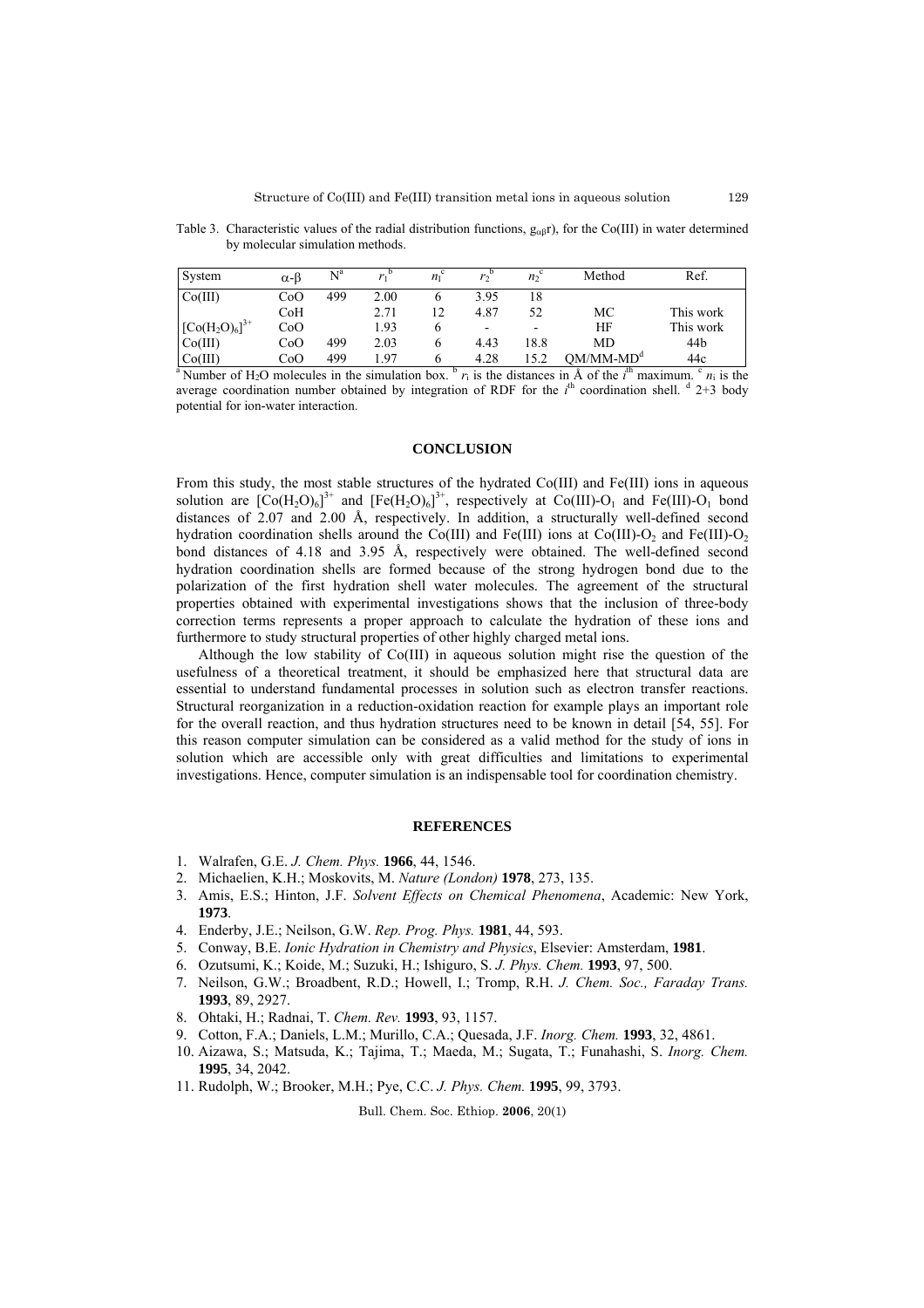- 12. Imey, R.W.; Madden, P.A.; McDonald, I.R. *J. Phys. Chem.* **1983**, 87, 5071.
- 13. Chandrasekhar, J.; Spellmeyer, D.C.; Jorgensen, W.L. *J. Am. Chem. Soc.* **1984**, 106, 903.
- 14. Kowall, T.; Foglia, F.; Helm, L.; Merbach, A.E. *J. Am. Chem. Soc.* **1995**, 117, 3790.
- 15. Li, S.H.; Rasaiah, J.C. *J. Phys. Chem*. **1996**, 100, 1420.
- 16. Kerdcharoen, T.; Liedl, K.R.; Rode, B.M. *Chem. Phys.* **1996**, 211, 313.
- 17. Marx, D.; Sprik, M.; Parrinello, M. *Chem. Phys. Lett.* **1997**, 273, 360.
- 18. Marini, G.W.; Texler, N.R.; Rode, B.M. *J. Phys. Chem.* **1996**, 100, 6808.
- 19. Texler, N.R.; Rode, B.M. *J. Chem. Phys.* **1995**, 99, 15714.
- 20. Pranowo, H.D.; Rode, B.M. *J. Phys. Chem. A* **1999**, 103, 4298.
- 21. Marini, G.W.; Liedl, K.R.; Rode, B.M. *J. Phys. Chem. A* **1999**, 103, 11387.
- 22. Martínez, J.M.; Hernández-Cobos, J.; Saint-Martin, H.; Pappalardo, R.R.; Sánchez Marcos, E. *J. Chem. Phys.* **2000**, 112, 2339.
- 23. Iglesias-Yagüe, J.; Mohammed, A.M.; Loeffler, H.; Rode, B.M. *J. Phys. Chem. A* **2001**, 105, 7646.
- 24. Howell, I.; Neilson, G.W. *J. Phys.: Condens. Matter* **1996**, 8, 4455.
- 25. Stone, J.A. *The Theory of Intermolecular Forces*, Clarendon Press: Oxford; **1996**.
- 26. (a) Clementi, E.; Corongiu, G.; Jönnson, B.; Romano, S. *J. Chem. Phys.* **1980**, 72, 260. (b) Migliore, M.; Corongiu, G.; Clementi, E.; Lie, G.C. *J. Chem. Phys.* **1988**, 88*,* 7766*.*
- 27. Elrod, N.J.; Berendsen, H.J.C.; Grigera, J.R.; Straatsma, T.P. *J. Chem. Phys.* **1987**, 91, 6269*.*
- 28. Elrod, N.J.; Saykally, R.J. *Chem. Rev.* **1994**, 94, 1975*.*
- 29. (a) Rode, B.M.; Islam, S.M. *Z. Naturforsch.* **1991**, A46, 357. (b) Yongyai, Y.; Kokpol, S.; Rode, B.M. *Chem. Phys.* **1991**, 156, 403.
- 30. Mohammed, A.M. *Bull. Chem. Soc. Ethiop*. **2003**, 17, 199*.*
- 31. Neilson, G.W.; Enderby, J.E. in *Water. A Comprehensive Treatise*, Vol. 6, Franks, F. (Ed.), Plenum Press: New York; **1979**.
- 32. Lee, S.H.; Rasaiah, J.C. *J. Chem. Phys.* **1994**, 101, 6964.
- 33. Obst, S.; Bradaczek, *J. Phys. Chem.* **1996**, 100, 15677.
- 34. Forester, T.R.; Smith, W.; Clarke, J.H.R. *J. Phys. Chem.* **1995**, 99, 14418.
- 35. Pranowo, H.D.; Bambang-Setiaji, A.H.; Rode, B.M. *J. Phys. Chem. A* **1999**, 103, 11115.
- 36. Tongraar, A.; Liedl, K.R.; Rode, B.M. *J. Phys. Chem. A* **1997**, 101, 6299.
- 37. Cordeiro, M.N.D.S.; Ignaczak, A.; Gomes, A.N.F. *Chem. Phys.* **1993**, 176, 97.
- 38. (a) Beattie, J.K.; Best, S.P.; Skelton, B.W.; White, A.H. *J. Chem. Soc., Dalton Trans*. **1981**, 2105. (b) Best, S.P.; Forsyth, J.B.; Tregenna-Piggott, P.L. *J. Chem. Soc., Dalton Trans*. **1993**, 2711.
- 39. Figgis, B.N.; Lewis, J. *Prog. Inorg. Chem.* **1964**, 6, 37.
- 40. Swann, S.; Xanthakos, T.S. *J. Am. Chem. Soc*. **1931**, 53, 400.
- 41. (a) Sylva, R.N. *Rev. Pure Appl. Chem.* **1972**, 22, 207. (b) Baes, C.J. Jr.; Mesmer, R.E. in *The Hydrolysis of Cations*, Wiley-Interscience: New York; **1976**. (c) Flymm, C.M. Jr. *Chem. Rev.* **1984**, 84, 31. (d) Fatemi, S.J.A.; Kedir, F.A.A.; Williamson, D.J.; Moore, G.R. *Adv. Inorg. Chem.* **1991**, 26, 409. (e) Frandel, R.B.; Blakemore, R.P. (Eds.); *Iron Biominerals*, Plenum Press: New York; **1991**. (f) Crichton, R.R. *Inorganic Biochemistry of Iron Metabolism*, Ellis Horwood: New York; **1991**.
- 42. (a) Herdman, G.J.; Neilson, G.W. *J. Phys.: Condens. Matter* **1992**, 4, 627. (b) Magini, M. *Inorg. Nucl. Chem*. **1978**, 40, 43. (c) Magini, M.; Caminiti, R. *Inorg. Nucl. Chem*. **1977**, 39, 91. (d) Magini, M.; Saltelli, A.; Caminiti, R. *Inorg. Chem*. **1981**, 20, 3564. (e) Sham, T.J.; Hastings B.K.; Perleman, M.L. *Chem. Phys. Lett.* **1981**, 83, 391. (f) Herdman, G.J.; Neilson, G.W. *J. Phys. Condens. Matter* **1992**, 4, 649. (g) Ohtaki, H.; Yamaguchi, T.; Maeda, M. *Bull. Chem. Soc. Japan* **1976**, 49, 701. (h) Kalman, E.; Radnai, T.; Palinkas, G.; Hajdu, F.; Vertes, A. *Electrochim. Acta* **1988**, 33, 1223.
- 43. (a) Guárdia, E.; Padró, J.A. *Chem. Phys.* **1990**, 144, 353. (b) Curtiss, L.A.; Halley, J.W.;